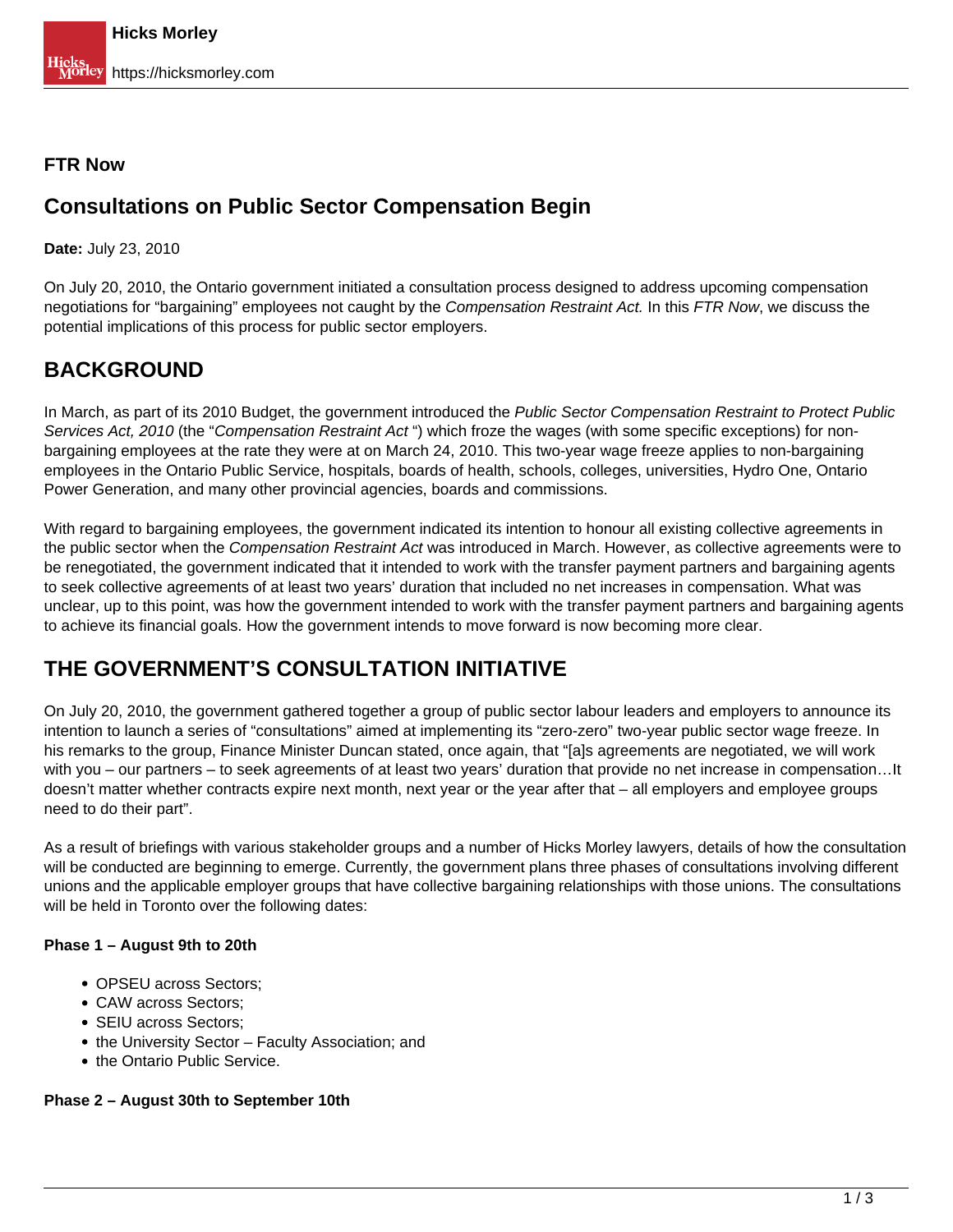- ONA across the Health Sector;
- OMA, Interns & Residents:
- CUPE across Sectors:
- Canadian Office Professional Employees (Community Services & Health);
- Christian Labour Association (Long-Term Care, Hospital Support);
- United Steel Workers (Long Term Care, Community Services, Health);
- Labourers (Long Term Care, Health); and
- Food & Commercial Workers (Long Term Care, Community Services, Health).

#### **Phase 3 – September 20th to October 1st**

- Education (Primary/Secondary all bargaining units);
- University Sector all other non-faculty bargaining units;
- PWU and SEP in the Energy Sector; and
- ATU in GO Transit.

The overriding goal for each table will be to negotiate a framework agreement that can be implemented locally. The specifics of how each of these various tables will operate to achieve this goal remains to be seen. For example, OPSEU in Phase 1 represents employee groups in Hospitals, Community Colleges, Long Term Care facilities, Social Service Agencies, and others. As a result, the OPSEU employer table will have many diverse interests and will likely have to sub-divide by industry.

The government will act as a facilitator in these negotiations and will be a party to the consultations. It is expected that they will canvas what the government can do to address structural issues in that particular sector that might be a barrier to the parties otherwise negotiating framework agreements. The obvious underlying goal will be to negotiate agreements that enable the government to meet its fiscal goals.

When a framework agreement is reached, the individual employer and union representatives would still have to agree with and ratify the agreement At the same time, the government will move forward to address any legislative or fiscal commitments made by it.

## **PAUSING EXISTING BARGAINING PROCESSES**

The government has also asked that all collective agreement negotiations and interest arbitrations be "paused". In this regard, it has drafted letters which it hopes the employer community will send to the various unions and interest arbitration boards. Whether particular unions will agree to pause ongoing bargaining and interest arbitrations remains to be seen. There is no legislative prescription which allows employers and unions to not comply with their duty to bargain. Accordingly, absent mutual consent to pause existing bargaining processes, employers will face challenges in addressing local bargaining needs versus their desire to work constructively with the government.

## **WHAT SHOULD EMPLOYERS BE DOING?**

- Get informed and determine what participation your sector has in the consultation.
- Speak with your applicable sector association and determine what role they intend to play.
- Determine what interests might be in play in the consultations that affect your operations and those of your sector.
- Determine if the consultation process provides an opportunity for your sector to address structural issues with the government.
- At a local level, determine what a pause in bargaining or in an applicable interest arbitration process will have on your labour relations.

If you need any assistance or information regarding the consultation process please feel free to contact the following lawyers or your regular **Hicks Morley lawyer:**